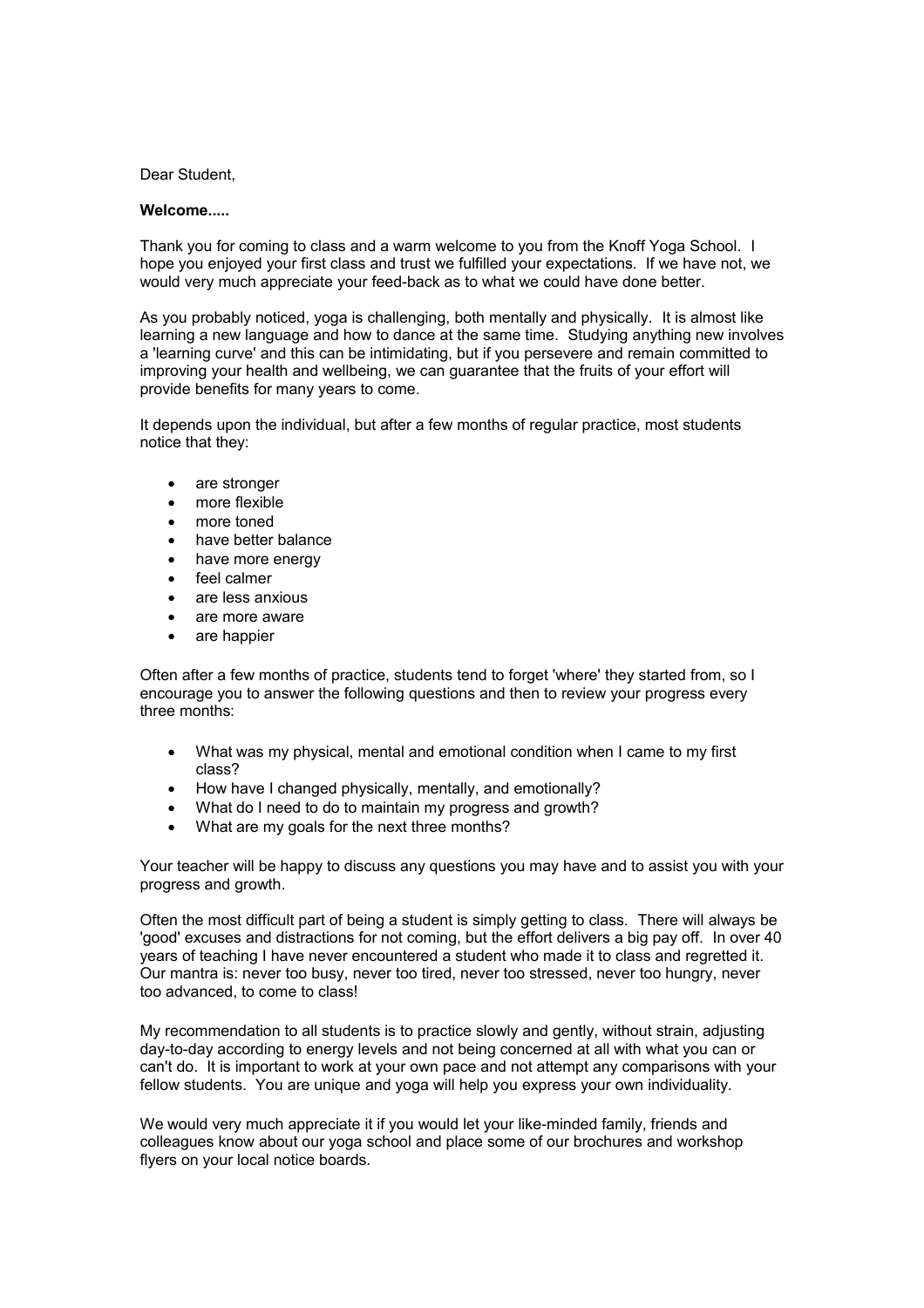Please let us know if you are not receiving the Knoff Yoga e-Newsletter. This is sent out at the beginning of each month and has informative articles about yoga as well as keeping you up to date with the happenings at the yoga school.

I am attaching our 'Intention for Practice' and encourage you to study it until it has been memorized. Also attached is the article '12 Good Reasons for Doing Sun Salutations, a great encouragement to make this a daily practice.

I look forward to seeing you at the Knoff Yoga School regularly and wish you well on the path of Yoga.

Namaste

**Nicky Knoff** E.R.Y.T. 500 (Founder and Master Teacher)